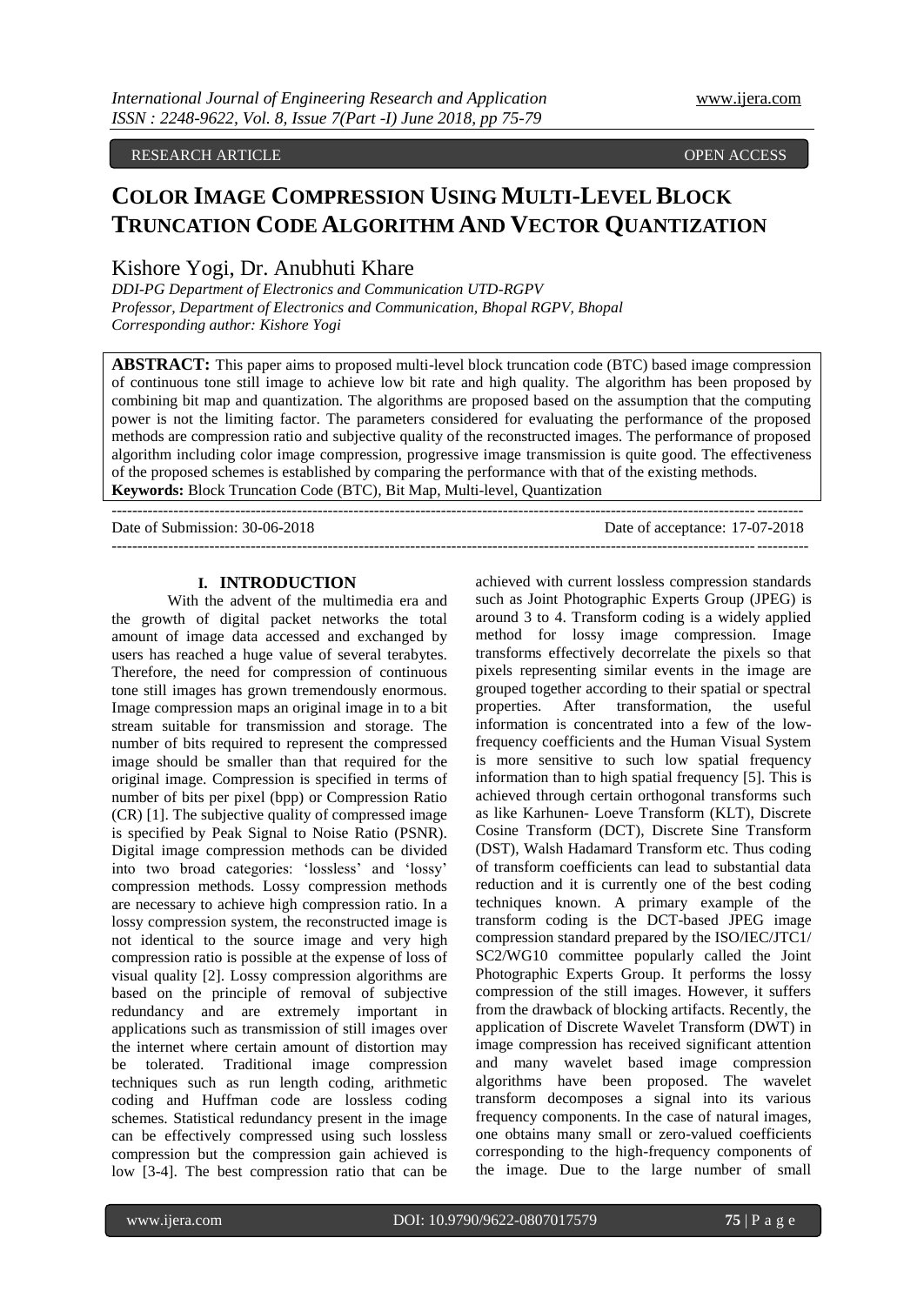coefficients, the transformed signal is often easier to code than the original signal itself [6]. JPEG 2000 standard is based on transform coding employing DWT. It achieves high compression ratio and improved subjective quality especially at low bit rates than the previous DCT-based JPEG [7].

### **II. LOSSY IMAGE COMPRESSION SYSTEM**

In transform based image compression, the image is subjected to transformation and then the transformed data are encoded to produce the compressed bit stream. The general structure of a transform-based image compression system is shown in Figure 1. There are two versions of transform coding. One is frame based and the other is the block based. The block based approach requires fewer computations and allows adaptive quantization of coefficients.

In Figure 1, X represents the original image pixel values; Yi denotes the transformed values of the original image. All the transformed coefficients are then quantized and entropy coded which are represented by Ci. These compressed bit streams are either transmitted or stored. Reconstructed image can be obtained by decompressing the coded signal. The goal is to design a system so that the coded signal Ci can be represented with fewer bits than the original image X [8].

In the 1980"s, almost all transform based compression approaches were using the DCT. Later, the trend moved to compression schemes based on the DWT. DWT overcomes the effect of blocking artifacts associated with DCT. Perhaps the most significant improvement in conventional coding is achieved by the use of arithmetic coders instead of simple Huffman coders, which increases the compression ratio by 5-8%. However, the multimedia content in daily life is growing exponentially; therefore, a performance gain of about 10% in ten years does not satisfy the demand. Therefore, researchers have been looking for new solutions that could solve the problem of the stagnating image compression performance.



**Figure 1: Transform-based image compression system**

Finally, the quantized coefficients are coded to produce the compressed bit stream. The coding process typically exploits a statistical model in order to code symbols with fewer bits for symbols that has higher probability of occurrence. In doing so, the size of the compressed bit stream is reduced. Assuming that the transform employed is truly invertible, the only potential cause for information loss is in the coefficient quantization, as the quantized coefficients are coded in a lossless manner [9]. The decompression process simply mirrors the process used for compression. The compressed bit stream is decoded to obtain the quantized transform coefficients. Then, the inverse of the transform used during compression is employed to obtain the reconstructed image.

## **III. PROPOSED METHODOLOGY**

Proposed Encoder and decoder block of the multi-level block truncation code algorithm is shown if figure 2. Encoder part of the proposed algorithm shows that the original image is divided into three parts i.e. R component, G component and B component. Each R, G, B component of the image is divided into non overlapping block of equal size and threshold value for each block size is being calculated.

Threshold value means the average of the maximum value (max) of  $k \times k$  pixels block, minimum value (min) of ' $k \times k$ ' pixels block and  $m_1$ is the mean value of  $k \times k$  pixels block. Where k represents block size of the color image. So threshold value is:

$$
T = \frac{\max + \min + m_1}{3} \tag{1}
$$



**Figure 2: Block Diagram of Proposed Algorithm**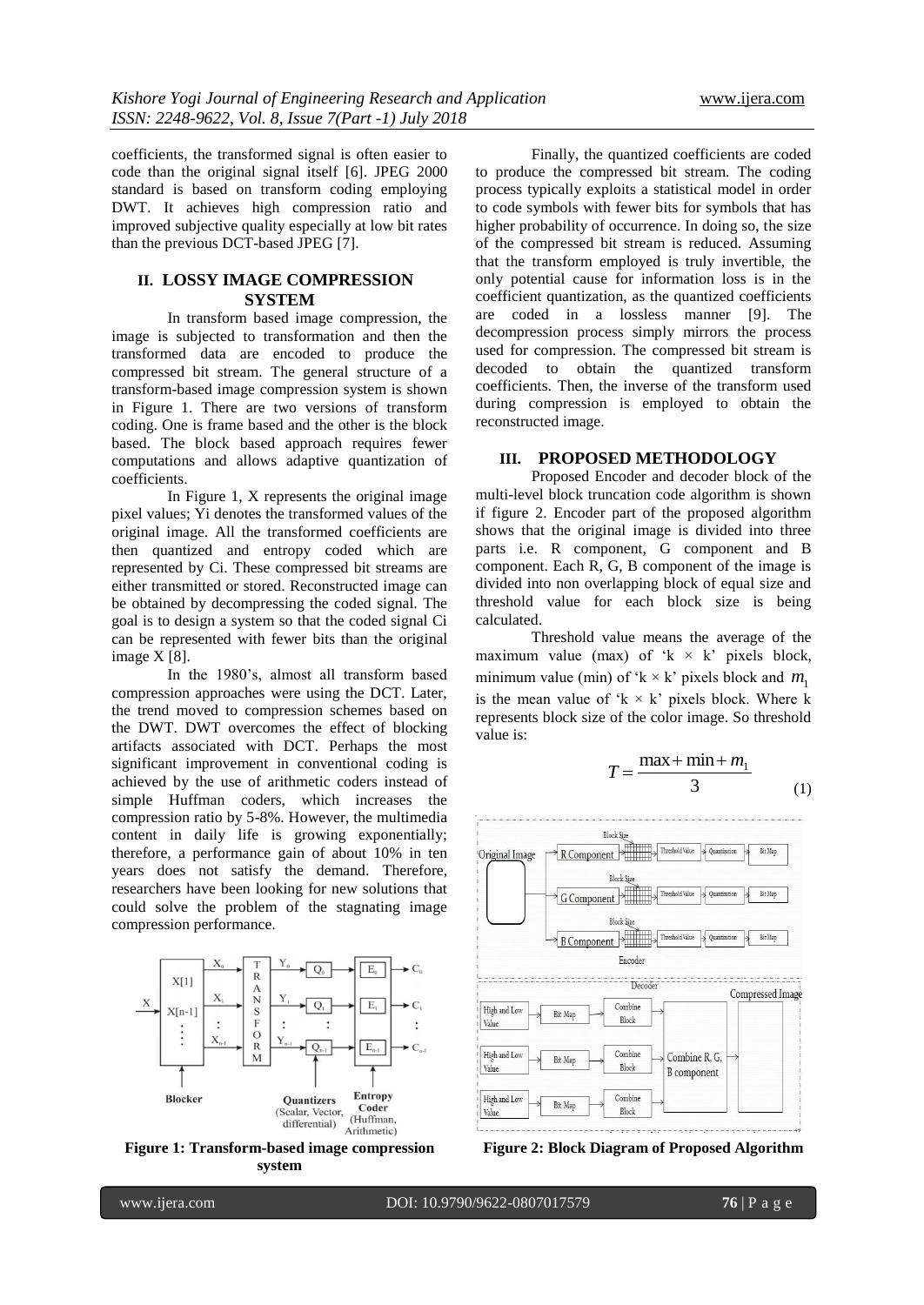Each threshold value is passing through the quantization block. Quantization is the process of mapping a set of input fractional values to a whole number. Suppose the fractional value is less than 0.5, then the quantization is replaced by previous whole number and if the fractional value is greater than 0.5, then the quantization is replaced by next whole number. Each quantization value is passing through the bit map block. Bit map means each block is represented by "0" and "1" bit map. If the Threshold value is less than or equal to the input image value then the pixel value of the image is represent by '0' and if the threshold value is greater than the input image value then the pixel value of the image is represented by '1'.

Bit map is directly connected to the high and low component of the proposed decoder multi-level BTC algorithm. High (H) and low (L) component is directly connected to the bit map, bitmap converted the "1" and "0" pixel value to high and low pixel value and arrange the entire block.

$$
L = \frac{1}{q} \sum_{i=1}^{p} W_i \ W_i \le T \tag{2}
$$

$$
H = \frac{1}{p} \sum_{i=1}^{p} W_i \ W_i > T
$$
 (3)

W<sub>i</sub> represent the input color image block, q is the number of zeros in the bit plane, p is the number of ones in the bit plane. In the combine block of decoder, the values obtained from the pattern fitting block of individual R, G, B components are combined after that all the individual combined block are merged into a single block . Finally compressed image and all the parameter relative to that image will be obtained.

#### **IV. IMAGE QUALITY MEASURES**

It is a noteworthy assignment in assessing the picture nature of a picture pressure framework to portray the measure of debasement in the remade picture. On account of lossy pressure, the recreated picture is just estimation to the first. The difference between the original and reconstructed signal is referred to as approximation error or distortion. Generally, the performance is evaluated in terms of compression ratio and image fidelity [10]. A good image compression algorithm results in a high compression ratio and high fidelity. Unfortunately, both requirements cannot be achieved simultaneously. Albeit numerous measurements exist for evaluating contortion, it is most generally communicated as far as means squared mistake (MSE) or pinnacle motion to-clamor proportion (PSNR). The execution of picture pressure frameworks is estimated by the metric characterized in conditions (1) and (2). It is based on the

assumption that the digital image is represented as  $N_1 \times N_2$  matrix, where  $N_1$  and  $N_2$  denote the number of rows and columns of the image respectively. Also,  $f(i, j)$  and  $g(i, j)$  denote pixel values of the original image before compression and degraded image after compression respectively.

Mean Square Error (MSE)

$$
=\frac{1}{N_1N_2}\sum_{j=1}^{N_2}\sum_{i=1}^{N_1}(f(i,j)-g(i,j))^2\qquad(4)
$$

Peak Signal to Noise Ratio (PSNR) in dB

$$
=10\times\log_{10}(\frac{255^2}{MSE})
$$
 (5)

Evidently, smaller MSE and larger PSNR values correspond to lower levels of distortion. Although these metrics are frequently employed, it can be observed that the MSE and PSNR metrics do not always correlate well with image quality as perceived by the human visual system. For this reason, it is preferable to supplement any objective lossy compression performance measurement by subjective tests such as the Mean Opinion Score (MOS) to ensure that the objective results are not misleading [11].

Sometimes compression is quantified by stating the Bit Rate (BR) achieved by compression algorithm expressed in bpp (bits per pixel). Another parameter that measures the amount of compression is the Compression Ratio (CR) which is defined as

$$
CR = \frac{Original \, image \, size}{Compressed \, image \, size}
$$
 (6)

#### **V. SIMULATION RESULT**

Shows the building, buildings, sailing, ocean and light house images are implemented MATLAB tool. All the images are divided into three part i.e. original image, resize image and compressed image.



**Figure 3: Experiment Result for Ocean Image**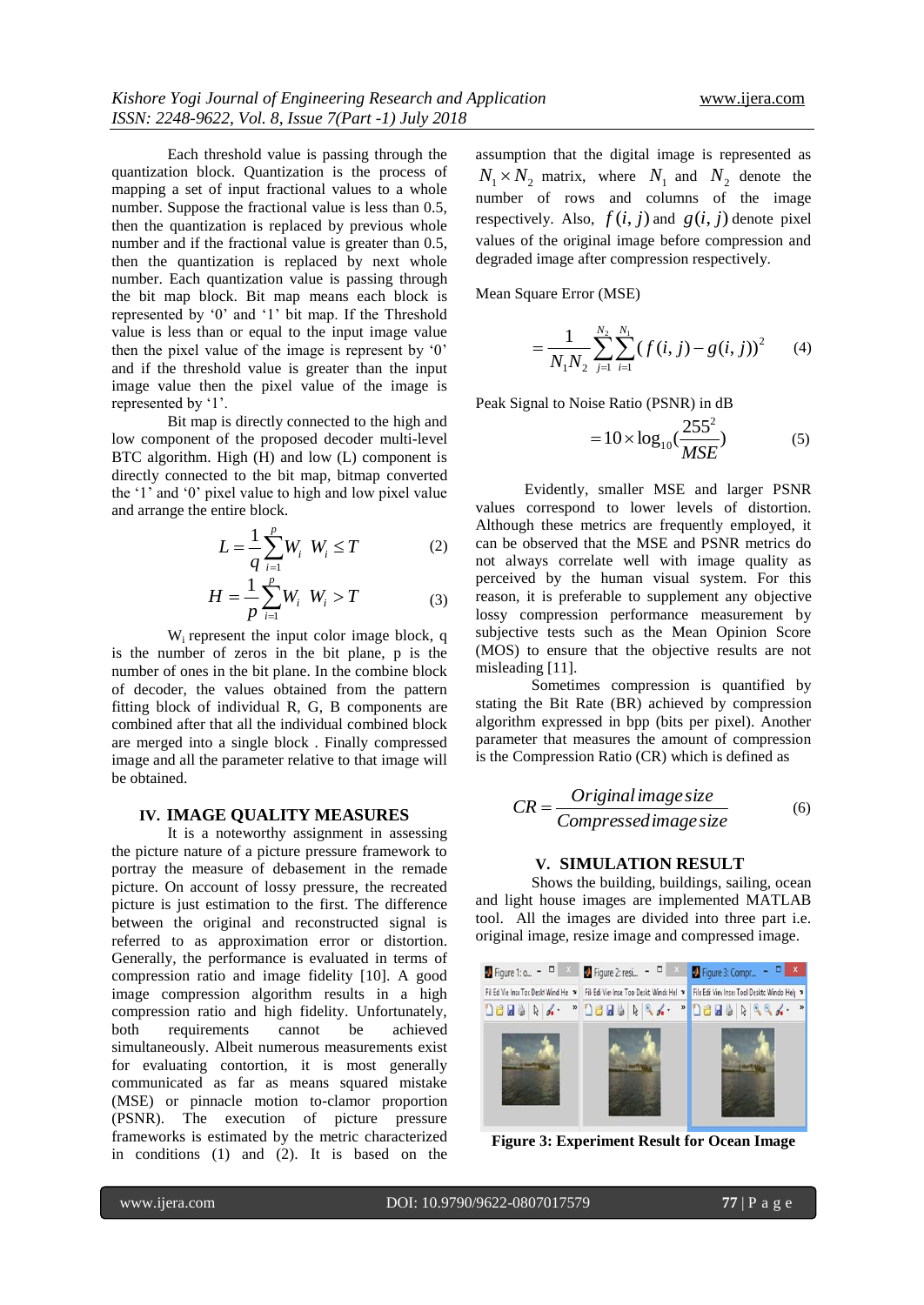

**Figure 4: Experiment Result for Building Image**



**Figure 4: Experiment Result for Buildings Image**



**Figure 4: Experiment Result for Lighthouse Image**



**Figure 4: Experiment Result for Sailing Image**

**Table I:** Experimental Results for Different Types of Image

| Images           | <b>MSE</b> | $PSNR$ (dB) | Computation |
|------------------|------------|-------------|-------------|
|                  |            |             | Time        |
| Ocean            | 1.5842     | 52.1879     | 2.2328      |
| <b>Building</b>  | 4.1678     | 47.9912     | 2.7117      |
| <b>Buildings</b> | 7.5960     | 45.3797     | 3.1563      |
| Lighthouse       | 3.4187     | 48.8478     | 2.9649      |
| Sailing          | 2.4515     | 50.2913     | 2.3547      |

|  | <b>Table II:</b> Comparison Result |  |
|--|------------------------------------|--|
|--|------------------------------------|--|

| <b>rapic 11.</b> Comparison Result |               |             |  |  |
|------------------------------------|---------------|-------------|--|--|
| Images                             | Jing-Ming Guo | Proposed    |  |  |
|                                    | et al. $[1]$  | Algorithm   |  |  |
|                                    | $PSNR$ (dB)   | $PSNR$ (dB) |  |  |
| Ocean                              | 37.98         | 52.1879     |  |  |
| Building                           | 34.28         | 47.9912     |  |  |
| <b>Buildings</b>                   | 32.57         | 45.3797     |  |  |
| Lighthouse                         | 35.38         | 48.8478     |  |  |
| Sailing                            | 37.89         | 50.2913     |  |  |

#### **VI. CONCLUSION**

The proposed multi-level square truncation code calculation is connected to the shading picture which brings about lower bit rate and great quality picture is acquired. The reproduced pictures acquired subsequent to applying this strategy have phenomenal execution. For a piece size of 4\*4, MSE for genuine picture is slightest and the PSNR esteem is most astounding. The comparative outcomes are gotten of piece sizes 8\*8 and 16\*16 pictures individually.

#### **REFRENCES**

- [1]. Jing-Ming Guo, Senior Member, IEEE, and Yun-Fu Liu, Member, IEEE, "Improved Block Truncation Coding Using Optimized Dot Diffusion", IEEE TRANSACTIONS ON IMAGE PROCESSING, VOL. 23, NO. 3, MARCH 2014.
- [2]. C. Senthil kumar, "Color and Multispectral Image Compression using Enhanced Block Truncation Coding [E-BTC] Scheme", accepted to be presented at the IEEE WiSPNET, PP. 01-06, 2016 IEEE
- [3]. Jayamol Mathews, Madhu S. Nair, "Modified BTC Algorithm for Gray Scale Images using max-min Quantizer", 978-1-4673-5090- 7/13/\$31.00 ©2013 IEEE.
- [4]. Ki-Won Oh and Kang-Sun Choi, "Parallel Implementation of Hybrid Vector Quantizerbased Block Truncation Coding for Mobile Display Stream Compression", IEEE ISCE 2014 1569954165.
- [5]. Seddeq E. Ghrare and Ahmed R. Khobaiz, "Digital Image Compression using Block Truncation Coding and Walsh Hadamard Transform Hybrid Technique", 2014 IEEE 2014 International Conference on Computer, Communication, and Control Technology (I4CT 2014), September 2 - 4, 2014 - Langkawi, Kedah, Malaysia.
- [6]. M. Brunig and W. Niehsen. Fast full search block matching. IEEE Transactions on Circuits and Systems for Video Technology, 11:241 – 247, 2001.
- [7]. K. W. Chan and K. L. Chan. Optimisation of multi-level block truncation coding. Signal